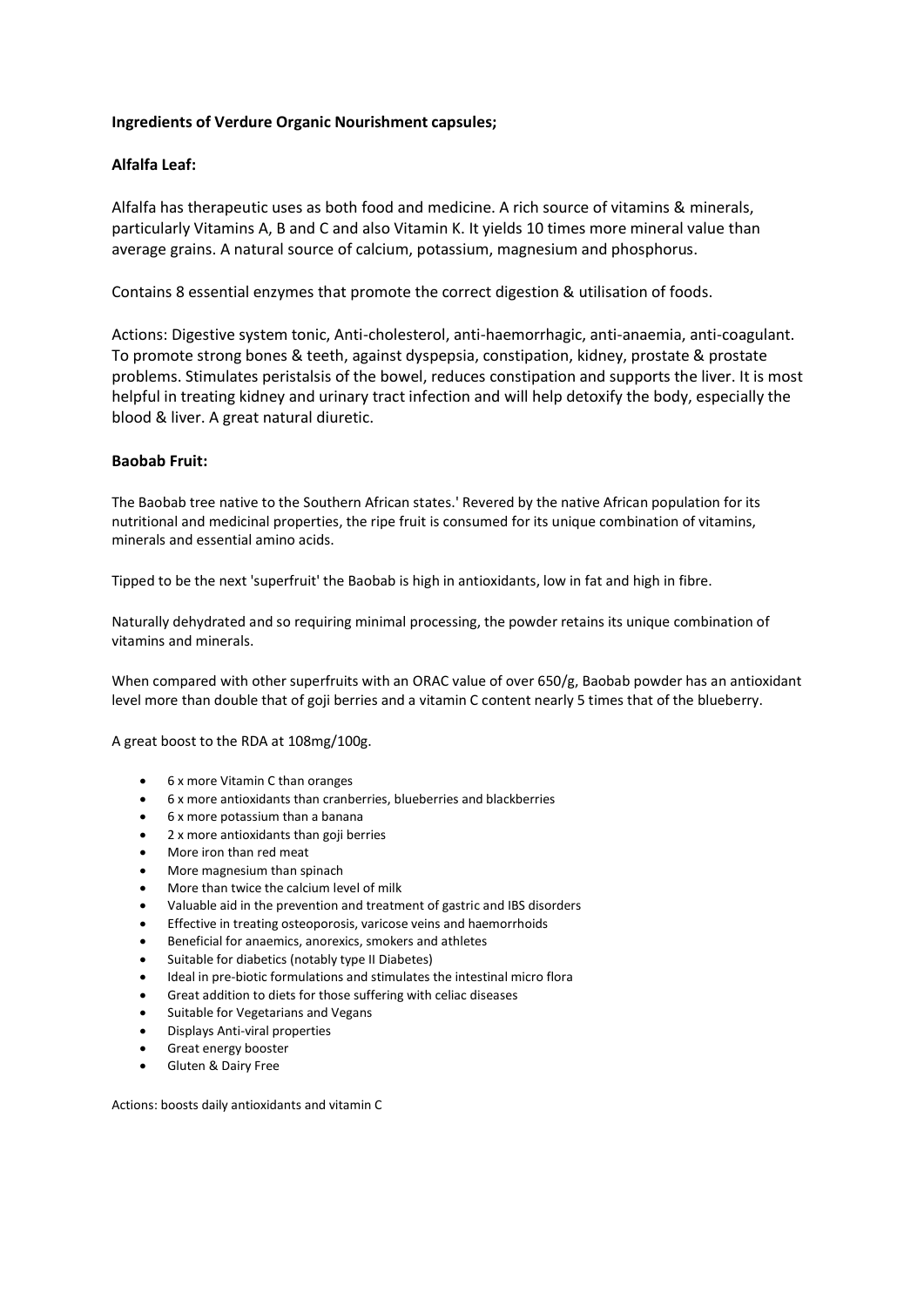### **Barley Grass**:

An almost perfect food, barley grass is one of the green grasses - the only vegetation on the earth that can supply sole nutritional support from birth to old age. Barley has served as a staple food in most cultures.

Astounding amounts of vitamins and minerals are found in green barley leaves, which have an ability to absorb nutrients from the soil. When barley leaves are 12-14 inches high, they contain many vitamins, minerals and proteins necessary for the human diet, including chlorophyll which is a natural detoxifier.

These are easily assimilated throughout the digestive tract, giving our body's instant access to vital nutrients made by Nature.

These include potassium, calcium, magnesium, iron, copper, phosphorus, manganese, zinc, beta carotene, B1, B2, B6, C, folic acid, and pantothenic acid. It is 7 times richer in Vitamin C than oranges, 5 times richer in iron than spinach and contains 25 times the potassium of wheat. Highs in the enzyme superoxide dismutase (SOD), known for its anti ageing actions.

### **Beetroot:**

A rich source of organic minerals. As beets are root vegetables that grow underground, they change inorganic hard rock mineral elements into plant minerals that are easily digestible and almost fully assimilated by us. High in Iron and Silicic Acids, Beetroot (and Spinach) is well known for its blood building (regeneration of red blood cells) and energy production properties. Also contains Vitamins A, C, E, flavonoids & fibre. Assists the liver to break down stored fats.

### **Bilberry Fruit:**

A superfood, known for its beneficial blue juice from its blue pigment. This pigment is a wonderful gut healer which also helps protect the lining from mechanical irritation and reduces inflammatory secretions. It is also effective against some forms of diarrhea forming bacteria.

The antioxidants that blueberries contain have a wide range of other benefits, such as prevention of urinary tract infections and overall memory improvement. The blue pigment is identified as an anthocyanoside-type flavonoid, known for its beneficial actions on improved night vision, increased blood flow to the retina and flexibility of cell membranes and capillaries. It is also thought that bilberry extract may even reduce pressure inside the eye.

Actions: anti-inflammatory, anti-diarrhoeal, diuretic, astringent, vein tonic, anti-bacterial. Some people use bilberry for conditions of the heart and blood vessels including hardening of the arteries (atherosclerosis), varicose veins, decreased blood flow in the veins, and chest pain.

### **Carrot Root:**

Simply put: NEW YORK (Reuters Health) - Eating lots of carrots and cruciferous vegetables -- collard greens, cabbage, broccoli - could reduce breast cancer risk, particularly an aggressive form common among African American women, suggests a large new study.

Because of its goldmine of nutrients and associated healthful benefits, carrot juice is frequently called a "miracle juice." Carrot is one of the richest sources of vitamin A that can be used in the daily diet. It also ranks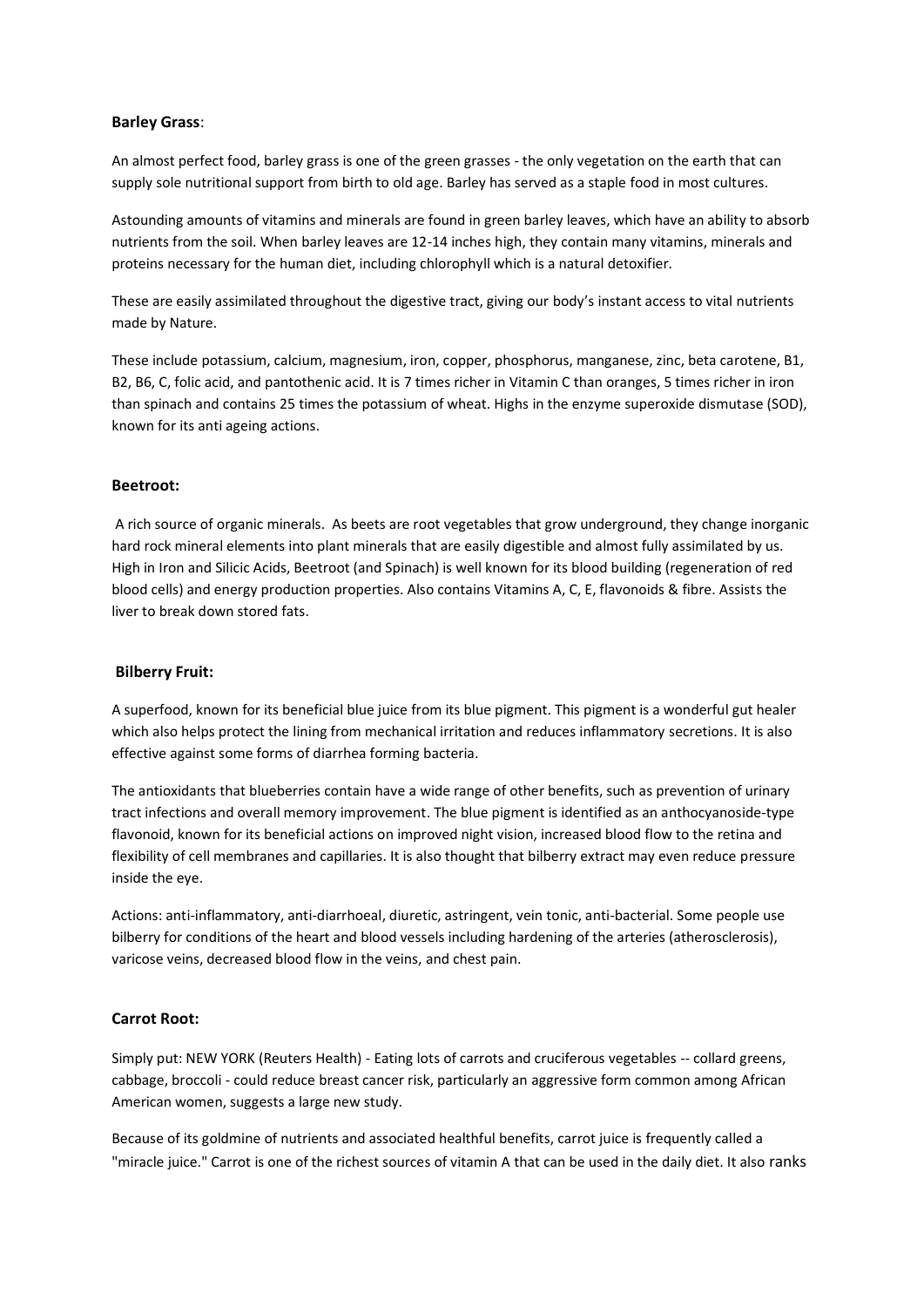high as a source of the other vitamins, especially those of the B complex. Its mineral content is equally rich, and includes calcium, copper, magnesium, potassium, sodium, phosphorus, chlorine, sulphur and iron.

# **Dandelion Root:**

Dandelion leaves and roots have been used for centuries to treat liver, gall bladder, kidney, and joint problems. Considered a blood purifier and used to treat poor digestion, water retention and diseases of the liver such as hepatitis.

Dandelion is a source of potassium, sodium, calcium, phosphorus and iron. The leaves are a richer source of Vitamin A than carrots and contain some amounts of Vitamins B, C and D. The root contains bitter glycosides, tannins, triterpenes, sterols, volatile oil, choline, asparagin, and inulin.

Actions: Diuretic, hepatic, cholagogue, anti-rheumatic, laxative, tonic, bitter. It is a general stimulant to the system, especially to the urinary organs, and is primarily used in kidney and liver disorders. Increases bile production in the gall bladder and bile flow from the liver. This makes Dandelion a great tonic for people with sluggish liver function due to alcohol abuse or poor diet. The increase in bile flow can help improve fat (including cholesterol) metabolism in the body and it also cleanses the blood.

### **Green Tea Leaf:**

When black tea is produced, the beneficial polyphenols are oxidised. However, Green Tea's polyphenols and antioxidants are not oxidised and the organic leaves used in this product have not been processed in any way.

Catechin is one of the potent ingredients that give green tea its health-enhancing abilities. It is only found in green tea, because the fermentation process involved in the making of black tea removes the catechin. Catechins are more powerful than vitamin C and vitamin E in halting oxidative damage to cells and appear to have other disease-fighting properties. The polyphenols have strong antioxidant properties which help protect the body against damage caused by free radicals.

Uses: Green tea leaves may help to protect against various types of ailments such as guard against cardiovascular conditions by lowering cholesterol levels and reducing blood pressure, promote longevity, stave off tooth decay, help heal gum infections and provide a number of other benefits. It is found to have some anti-carcinogenic actions in animal studies.

Also used as a slimming aid and diuretic.

### **Kelp:**

A seaweed which is high in Iodine and many other minerals and trace elements such as potassium, magnesium, calcium & iron. The Iodine is used by the thyroid gland to produce Thyroid hormones, responsible for normal metabolism in all body cells, energy levels and elimination of waste matter from cells.

Uses: detoxification, energy production, weight management, cellulitis, obesity, water balance and overall health.

### **Lemon Peel:**

Packed with vitamins, minerals flavonoids, oils, antioxidants, hesperdin, rutin and all the trace elements necessary for Vitamin C assimilation. The peels of vegetables and fruits also contain dietary fibre, which is key for moving food through the digestive system required for daily elimination and protection from disease.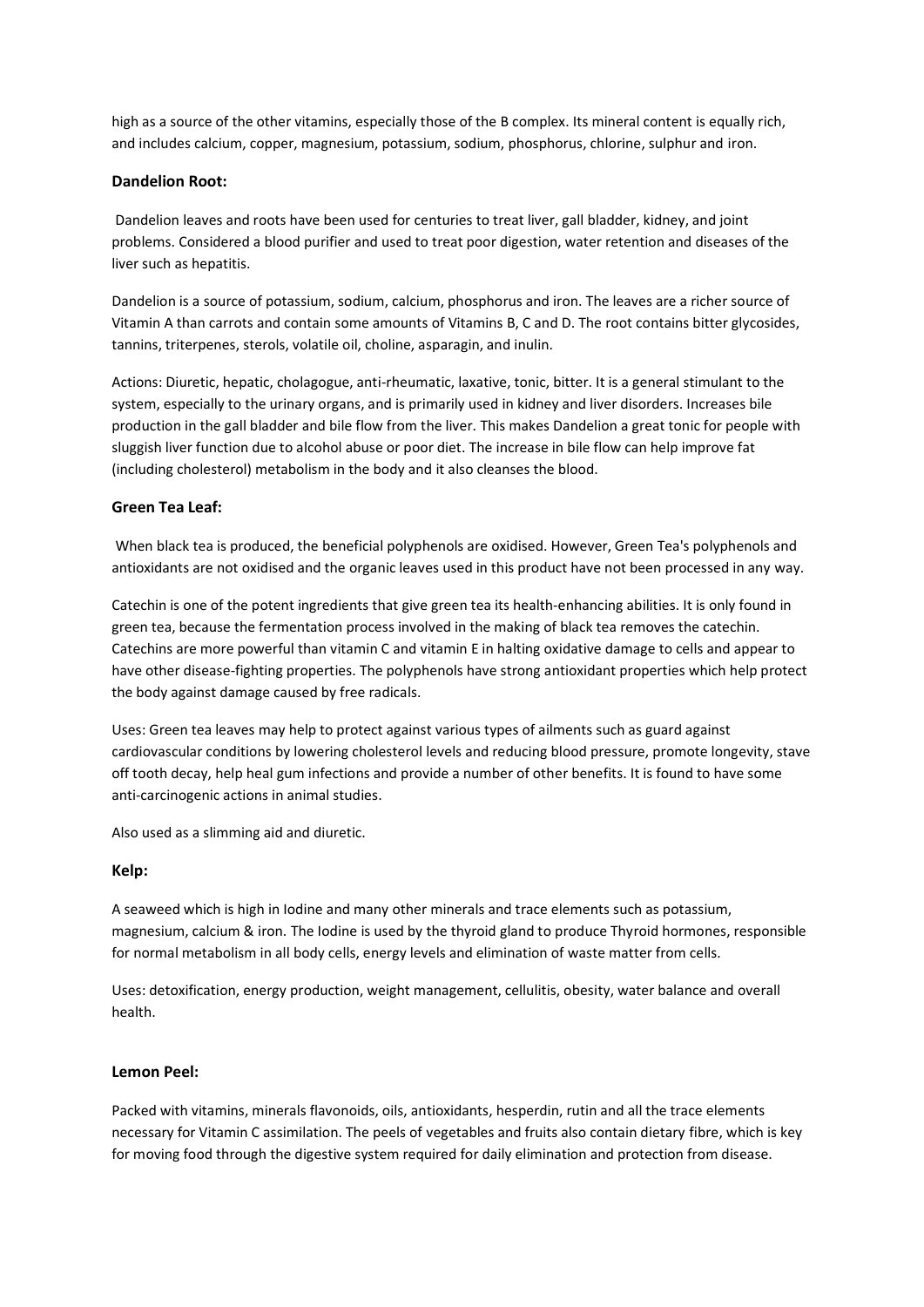Citrus fruits like lemons, limes and grapefruits have powerful flavonoids, limonene and rutin in their peels. Flavonoids help give fruits and vegetables their bright colours and have health properties: Anti-allergic, Anticancer, Antioxidant, Anti-inflammatory, Anti-viral. Many studies have shown, too, that high flavonoid intake results in lower incidence of heart disease.

Limonene is a compound found in the peels of citrus fruits. This oil is fresh smelling, multi-purpose (found in organic household cleaners) and helps keep your body healthy. It encourages the natural detoxification process of your liver.Rutin is a bioflavonoid in citrus peels that can chelate heavy metals like iron.

Uses: to maintain strong collagen and tissues, active immune system, absorption of Iron, control of blood cholesterol levels, antioxidant. Supports nourishment, organ cleansing, protection against ailments & free radical damage.

### **Spinach Leaf:**

As with Beetroot, Spinach leaf contains high amounts of organic and easily assimilated minerals and at least 13 different flavonoid compounds that function as antioxidants. An excellent source of other bone-building nutrients including Vitamin K, calcium and magnesium. Folate levels help the body convert a potentially dangerous chemical called homocysteine that can lead to heart attack or stroke if levels get too high, into benign molecules.

### **Spirulina:**

Purifying diets fasts body cleansing regimes a very nutritious food supplement prepared from plant plankton, a blue-green micro algae. Among food supplements, spirulina stands out as an excellent dietary source of chlorophyll. As spirulina is an aquatic plant that does not contain thick, indigestible cellulose cell walls, its chlorophyll is more readily bioavailable than other nonaquatic plant sources.

It contains no less than 18 amino acids including 8 essential amino acids, which cannot be produced in the body and therefore need to be replenished daily by food. Rich in beta-carotene, Vitamin E, iron and protein levels i.e. 100 grams yields 50% - 70% protein.

High levels of Vitamin B12 makes it a favourite amongst vegetarians & vegans.

Uses: The high levels of chlorophyll and nutrients make it a potent blood purifier. The high chlorophyll content makes it a great nourishing and Body Detox ingredient and most beneficial during purifying diets fasts body cleansing regimes.

### **Turmeric Root:**

A strong & proven antioxidant which also helps to inhibit the degradation of essential fatty acids. Contains volatile oils, vitamins & minerals.

Actions: blood purifier, anti-inflammatory (arthritis, skin disorders, asthma), anti-oxidant, carminative, bile stimulant detoxifier, and re-generator of Liver tissue, helps to lower cholesterol.

The yellow colouring, Curcumin is toxic to Salmonella bacteria and a very strong free-radical scavenger.

### **Wheatgrass:**

One of Nature's most complete Vitamin, Mineral & Trace Minerals source herb. Rich in chlorophyll and enzymes, wheatgrass is the crop from germinated seeds of wheat grains. Grain grasses are more potent than